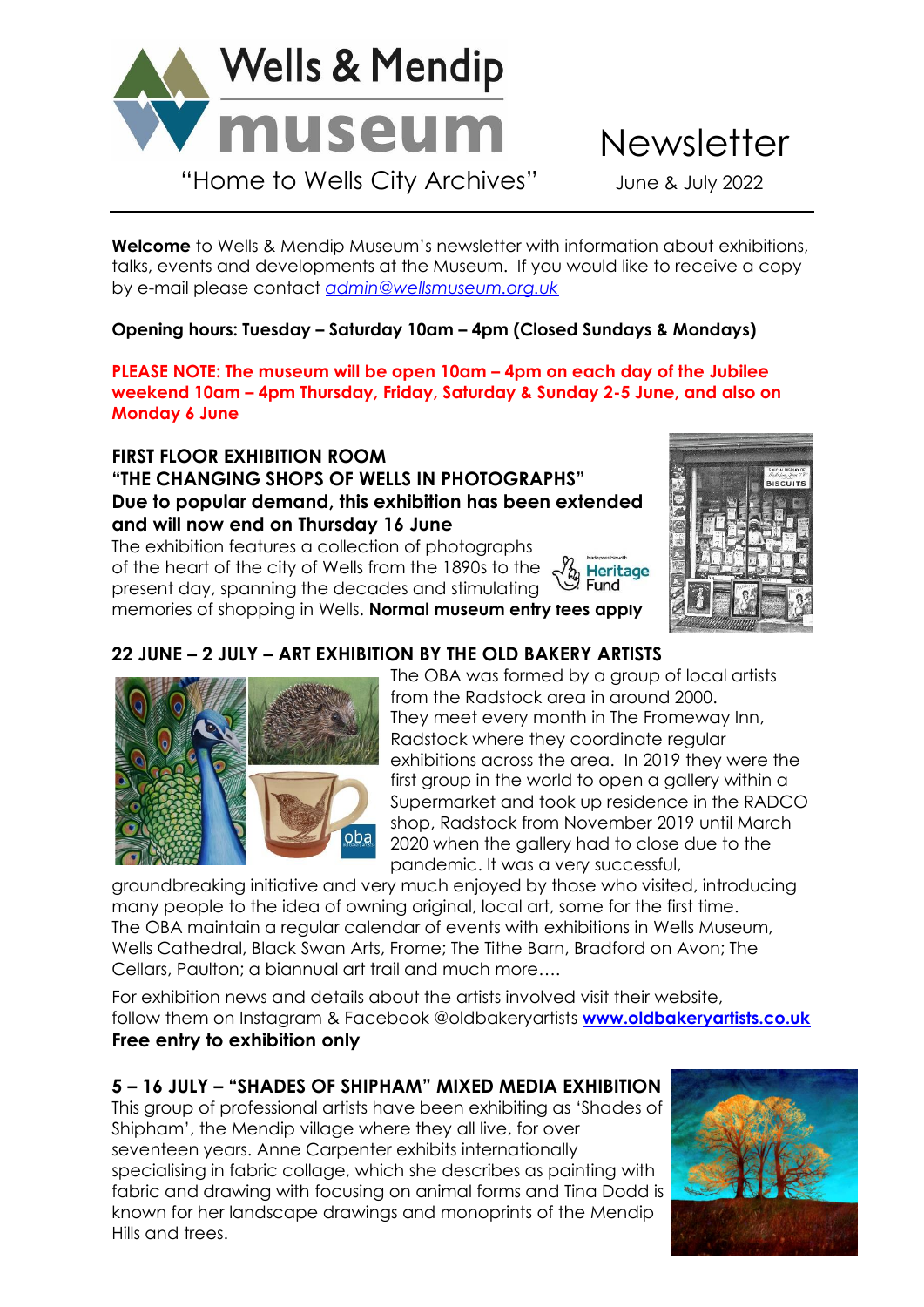Samantha Gilraine is a photographer who will be exhibiting fine art prints and Jean Edmonds will have paintings on show with a flora and fauna theme.

In addition to the artwork there will be greetings cards and prints for sale and entry is free. There will be a chance to meet the artists as they will be taking it in turns to steward the exhibition and very much look forward to meeting you. **Free entry to exhibition only** 

## **19 – 29 JULY – MENDIP CALLIGRAPHY**



 Everyone is welcome to the Mendip Calligraphy Group exhibition which is usually held every other year at the museum – it's been some time since their last one so we are looking forward to sharing their group 'lockdown' projects and our individual artworks and handmade books. They are on Facebook – search for Mendip Calligraphy Group and on Instagram and you'll see examples of the practice pieces which will now be on show as

finished work in the exhibition. The group meets every month for a workshop day at Shipham Village Hall, please email if you are interested in joining their group and exploring the world of lettering art. [mendip.calligraphy@blagdon.org](mailto:mendip.calligraphy@blagdon.org)  **Free entry to exhibition only**

### **UPDATES ON OUR NEW "SEARCH & LEARN" PROJECT From our Project Manager, Victoria Northwood**

#### **NEWS**

The Search & Learn project was launched in 2021 following the announcement of a grant of £194,600 by the National Lottery Heritage Fund. Over the next few years we will be refurbishing the two Wells City Galleries, restoring the study of our founder, Herbert Balch, installing new displays and interactives and developing an exciting new programme of activities, including a series of family days organised in partnership with Somerset Art Works.

We have recently appointed Far Post Design as the Interpretation Design and Build contractors for the project. FPD have worked with a wide range of museums and heritage attractions, including the National Motor Museum at Beaulieu and the Russell-Cotes Museum in Bournemouth. We are looking forward to drawing on their expertise to help us present our social history collections in new and exciting ways. You can keep in touch with our progress in the project blog, at: <https://www.wellsmuseum.org.uk/search-and-learn-project>

### **A WARM WELCOME TO OUR FIRST WORK EXPERIENCE PLACEMENTS**

As part of the Search & Learn project, we will be encouraging people to undertake work experience placements at the museum. First to join us has been Aubrey Banks, a student from Bath Spa University, who has been visiting us since April as part of her Masters degree in Heritage Management. Aubrey has been assisting in a project collecting information around artefacts within the Museum collection to do with the Monmouth Rebellion and its commemoration over the years. Some items of note include a delftware charger from 1696 decorated with the likeness



*Pamphlet advertising 'The King's Justice' a play by Sedgemoor Theatre Company, part of the 300th anniversary commemoration of the Rebellion*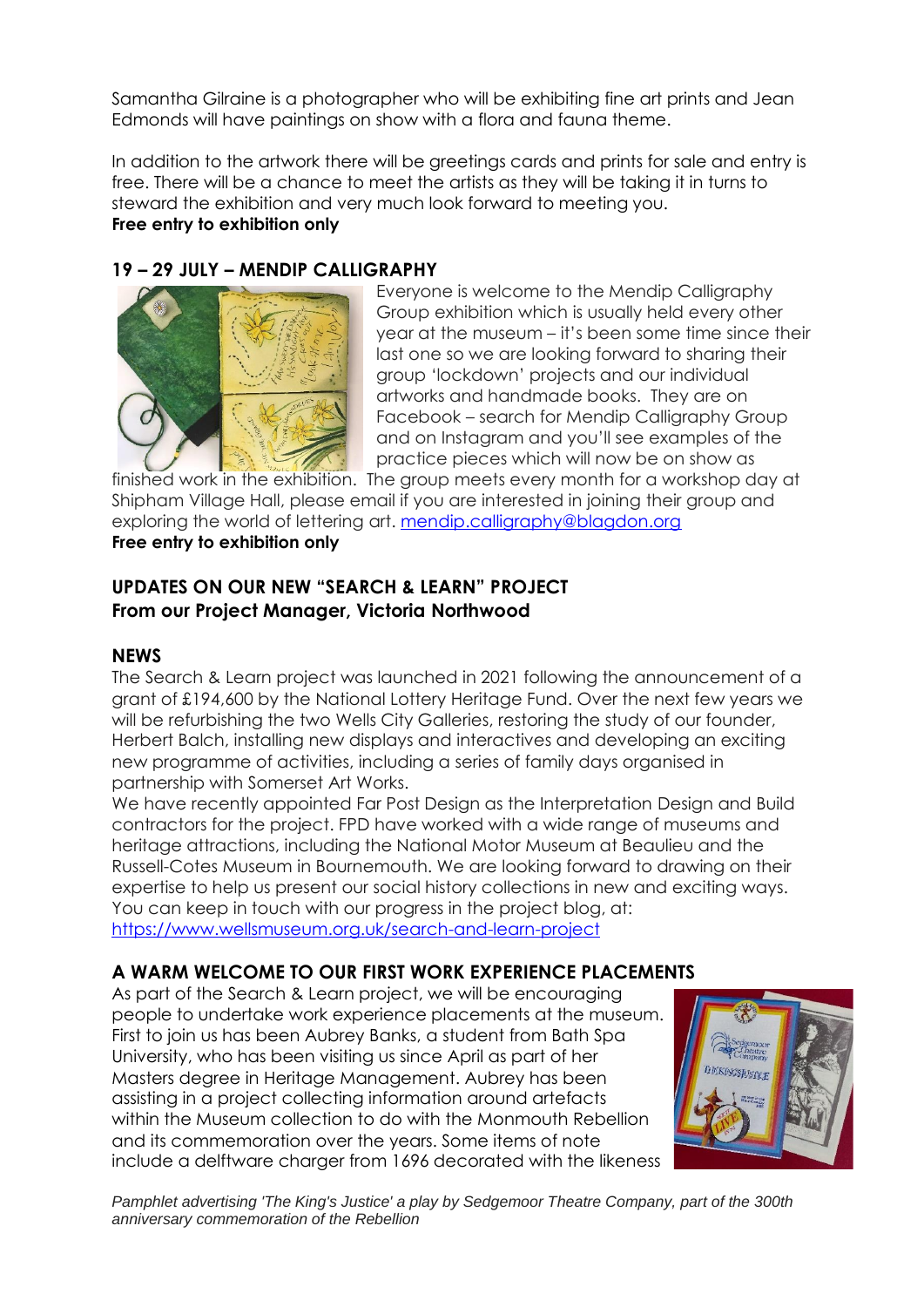

 of James Scott the Duke of Monmouth, as well as many social history items from commemoration events in 1985 for the 300<sup>th</sup> anniversary of the rebellion such as battle strategy games, colouring pages, and performance leaflets. Some items are being reviewed by specialists with a view to dating them and finding out if they might be contemporary to the Monmouth Rebellion. Aubrey will be with us until mid-June and we have been delighted to have her as part of the team!

*Bristol Delft platter with a portrait of James, Duke of Monmouth*

We are also excited to welcome Matthew Chislett, who will be joining us for 8 weeks. Matthew has experience in digital marketing and social media content creation and will be helping the museum team to explore how we can promote our activities more effectively.

## **COME AND JOIN OUR TEAM!**

#### **Could you be a Museum Mentor?**

We are looking for people to become Museum Mentors – volunteers who help us to welcome socially isolated people, who may feel nervous about entering a museum setting, and encouraging them to engage with our collections. Our Museum Mentors will play a vital role in helping us to deliver the Search & Learn project, and training will be provided. If you are interested in finding out more, please contact Victoria Northwood, Search & Learn Project Manager at: [community@wellsmuseum.org.uk](mailto:community@wellsmuseum.org.uk)

**FAMILY DAYS AT THE MUSEUM** 

## **SATURDAY 13 & THURSDAY 25 AUGUST 2022**

We are excited to be working with Somerset Art Works to plan a series of free family days at the museum, inspired by our collections. We will be sharing further information via the museum noticeboard and social media accounts nearer the time, so do keep an eye out! Further days are planned for September and October, and February half-term.

#### **Victoria Northwood, Search & Learn Project manager**

#### **THE QUEEN'S PLATINUM JUBILEE**



 The stage is set for the Queen's Platinum Jubilee celebrations.

 Looking back to June 1953, an actual stage was built outside Wells Town Hall for the Coronation celebrations by the local builders, decorators and signwriters, W.H.Paul Ltd. Photo: Wells & Mendip Museum